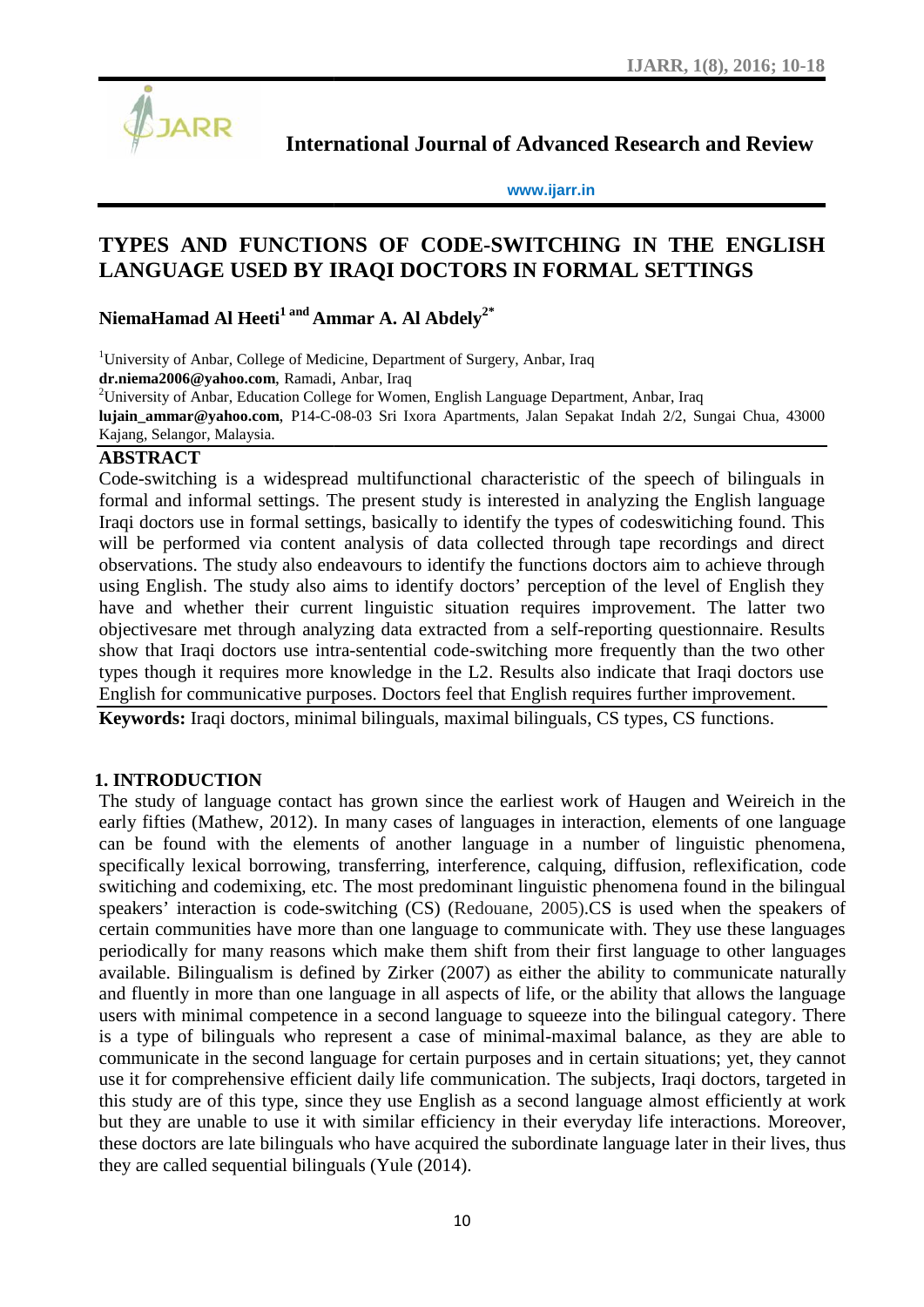Before being students in the Faculty of Medicine, Iraqi doctors were exposed extensively to the L2 in primary and secondary schools for about 8 years. However, their use of the L2 is limited to classes, clinics and hospitals. Moreover, preliminary observations of these doctors' linguistic behavior illustrated that their use of L2 is in most cases an instance of switching between their L1 and L2. Nevertheless, no previous attempt has been, to the best knowledge of the researchers, to formally investigate these instances. Consequently, the study attempts to answer the questions (1) what are the types of codeswitiching used by Iraqi doctors in formal settings?, what are the functions these doctors try achieve through switching from their L1 code to the L2 code? and how do Iraqi doctors perceive the use of English in formal situations and whether the current situation of English teaching at faculties of medicine requires improvements?

#### **What is CS?**

It is assumed in Bokamba (1989) that CS emphasizes a bi/multilingual speaker's use of language from one grammatical system to another. CS refers to the juxtaposition of the internal utterance in un-integrated linguistic forms from two or more languages. CS cannot occur simply at any point of the sentence, because it is governed by the grammatical constraints of the languages that are used. That means bilingual speech is fluent in case when a bilingual speaker follows these constraints and it is not fluent if a bilingual does not switch grammatically (Gluth, 2008). So, the fluency of the bilingual speaker is measured mainly by the correct usage of the grammatical rules of both languages, despite the wide knowledge of the speakers in both languages. The term CS is different from the term borrowing. Borrowing is defined by Muysken (1995), cited in Van Dulm (2015) as the incorporation of lexical elements from one language in the lexicon of another language. The term "incorporation" refers to the moment at which the code switched word becomes a borrowed word. This is because when the word is used for the first time, it is called CS but when it is used frequently later on instead of the original word in the native language, it becomes a borrowed word. So this word will enter the lexicon of the recipient language as a new word.The present study is not interested in borrowing. It rather focuses on CS as a phenomenon that requires a certain level of fluency in the subordinate language.

#### **Types of Codeswitiching**

Several researchers have attempted to provide a typological framework that accounts for the phenomenon of CS. Blom and Gumperz (1972), cited in Eldin (2014),claim that there are two types of CS: situational and metaphorical. Poplack (1980), from another viewpoint, proposed a well known framework that identifies three different types of switching which are tag-switching, inter sentential and intra-sentential.

#### **Tag-Switching**

Tag-switching involves inserting a tag or short phrase in one language into an utterance that is otherwise entirely in another language. This type of CS occurs the most easily for the reason being that tags typically contain minimal syntactic restrictions; thus,they do not break syntactic rules when inserted into a sentence that is given in the L1(Hamers & Blanc, 2000).Tags include interjections, fillers and idiomatic expressions. Examples of common Englishtags are "you know", "I mean" and "right".

#### **Inter-Sentential Switching**

Inter-sentential CS involves switching at sentential boundaries where one clause or sentence is in one language and the next clause or sentence is in the other.Eldin (2014) and MacSwan (1999) state that since inter-sentential CS takes place within the same sentence or between speaker turns, it entails fluency in both languages such that a speaker is able to follow the rules of the two languages.An example of inter-sentential CS between Malay and English is provided below: e.g. Itula. Mama dah agak dah. Adiknidemamni. **Pity you. Your voice also different already.**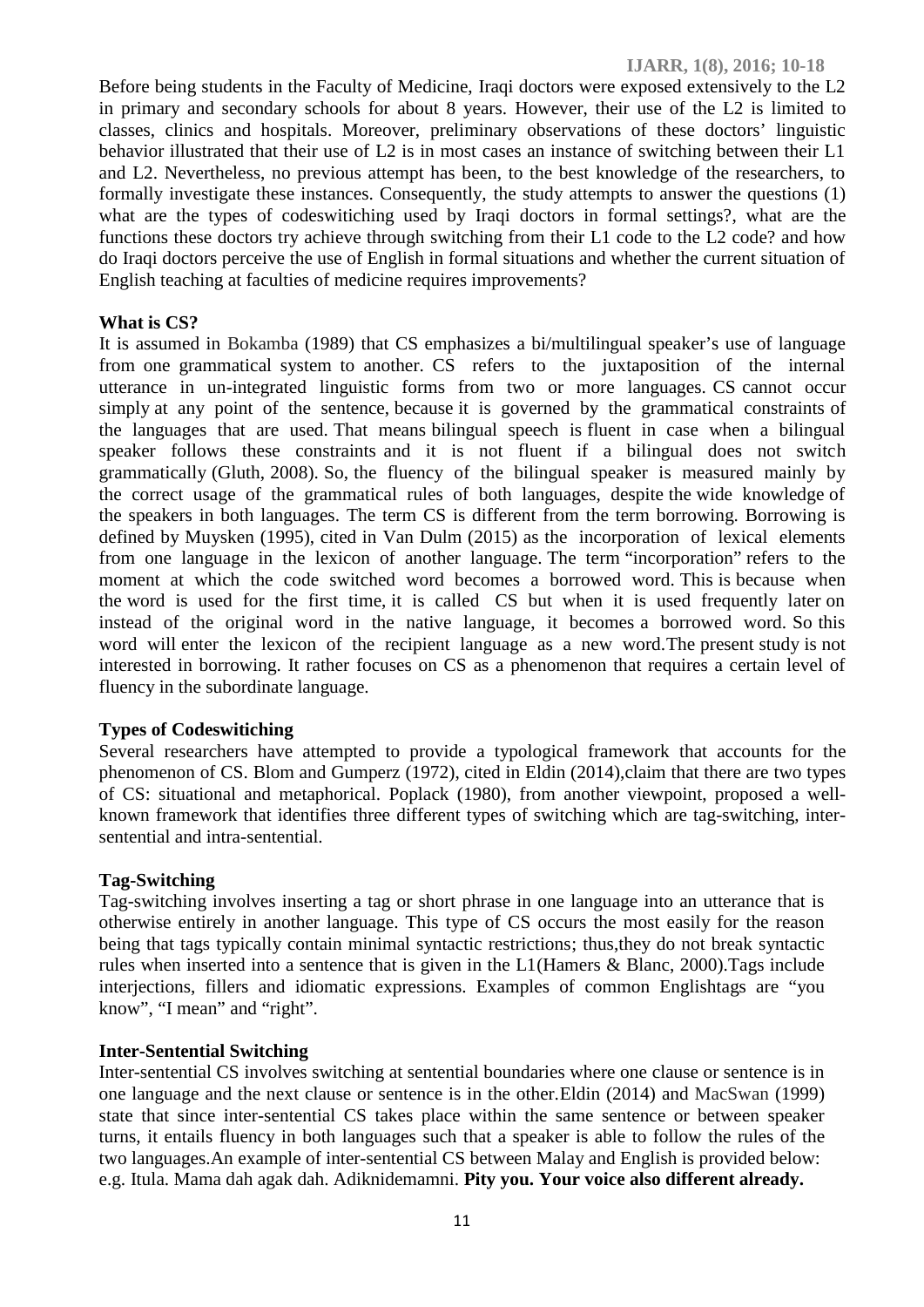Translation: That's why. I knew it. You are having a fever. Pity you. Your voice sounds different (Stapa& Khan, 2016).

# **Intra-Sentential Switching**

Intra-sentential CS, according to Poplack (1980), is possibly the most complex type among the three, as it can occur at clausal, sentential or even word level. A good example to cite here might be the onegiven by Poplack as the title of one of herpapers:

### e.g. Sometimes I'll Start a Sentence in English **Y termino en espanol**.

Translation: Sometimes I'll Start a Sentence in English and finish it in Spanish (Cakrawarti, 2011) The three types of CSillustrated above will be considered in the analysis conducted in this study aiming to identify which one of these is more frequent and also to look for plausible interpretations of low and high frequencies of CS types as used in the speech of Iraqi doctors.

#### **Functions of Codeswitiching**

Code-switching is usually anticipated to be a sign of language knowledge insufficiency in bilingual speakers. Nevertheless, many researchers have argued that CS is usually utilized by bilingual speakers to accomplish specific communicative intentions in their conversations with others (Shin, 2010).Functions of CS can be understood within the framework of three major functions. These functions revolve around the social, linguistic and psychological motivations. Auer (2013) and Hawazen (2012) explain that the social motivations are the main cause for CS. Speakers code switch because they negotiate a change in social distance between themselves and other participants in a conversation. So the social conditions determine the use of certain languages in certain communities (Myers-Scotton, 1997).

CS is a type of skilled performance with communicative intent i.e. speakers use other languages for the purpose of communication to convey the message easier and faster. When speakers are unable to remember the information or the words in their native language, they will take the foreign words instead, sometimes because these foreign words are widely spread and used in their society more than the equivalent words in L1(Heredia & Altarriba, 2001). This can be attributed to the rare use of this information by the bilingual speakers , not to their lack of proficiency. This kind of CS is used by people who are proficient or fluent in both languages, and who code switch for purposes of communicative efficiency.

Speakers may employCS for psychological reasons. A psychological aspect of CS is not always mentioned when dealing with motivations of CS, yet it is very significant in explaining the use of CS, particularly when talking about Arabs. People in the Arab society frequently use English to avoid an embarrassing situation. Arabs prefer to say sorry instead of saying  $($ , a word people find difficult to say as they believe it affects the way they value themselves and others value them. Similarly, an insincere gratitude is expressed using the English word (thank you) rather than the Arabic word  $($ ). These psychological motivations are predicted to be effective in explaining the use of CS by Iraqi doctors, especially when in the very rare occasions when they address their patients in the subordinate language, which the patient will most probably not understand.

The reasons for CS have been extensively examined from numerous linguistic perspectives.The functions of CS examined in the present work are based on the conceptual framework developed by Appel and Muysken functional model of CS (2006) and functions of codeswitiching. Based on Hoffman, 1991),there are ten functions of CS:

- 1. To talk about a particular topic
- 2. To quote somebody else
- 3. To provide emphasis about something
- 4. To make an interjection
- 5. To repeat in order to clarify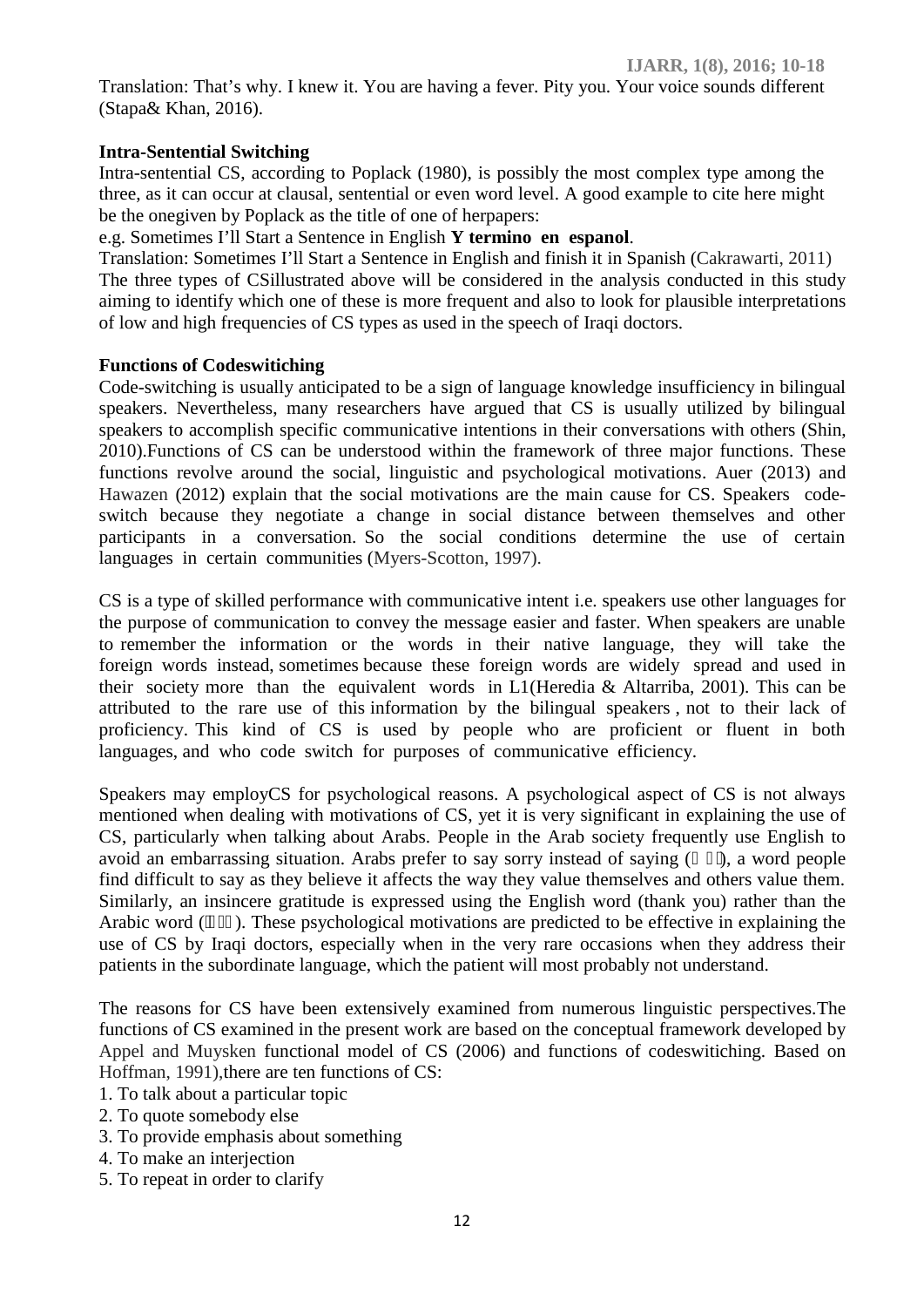- 6. To express group identity
- 7. To show intention of clarifying speech content for interlocutor
- 8. To soften or strengthen a request or command
- 9. To meet a real lexical need or to compensate for lack of an equal translation
- 10. To exclude others when a comment is intended for an exclusive audience

A functional model for CS has been proposed by Appel and Muysken (2006) which states that CS is used to achieve different functions in social interactions. As suggested by Hoffamn (1991), the ultimate reason for CS is to achieve effective communication between the the speaker and receiver. It can be concluded that people code-switch from one language to another in a certain situation on purpose. These purposes vary according to the situation and the type of interlocutors involved. The study assumes that Iraqi doctors code switch from Arabic to English very often when they are at work. Their dominant language is definitely the mother tongue, Arabic, and their subordinate language is the second language, English. The present study is an endeavor to investigate the functions Iraqi doctors seek to achieve when they code-switch from Arabic to English in formal settings.

#### **2. METHODOLOGY**

#### **The population of the study**

The study targets Iraqi doctors who are either working in the Ministry of Health, Ministry of Higher Education and Scientific Research or in both. Sixty five Iraqi doctors working in different parts of Anbar Province participated in the questionnaire. 45.7% of the subjects work in the Ministry of Health only, 28.3% work in the Ministry of Higher Education and Scientific Research and only, 26% work in both. 76% of the subjects are males. The age of the participants ranges from 26 to 58 with a mean of 39.6. The subjects hold various qualifications namely, 45.6%, 17.4, and 37% for MB ChB, Diploma, and MD or Board respectively. 95% of the subjects obtained their qualifications from universities in Iraq.Only one of the subjects had studied in an English speaking country, while two of the subjects had studied in Jordan and Pakistan. The years of experience subjects have, range from 1 to 31 years with a mean of 12.1 years. The 60 Iraqi doctors responded to the questionnaire, but only 32 of them agreed to have their voices recorded and their linguistic behavior observed.

#### **Data Collection Instruments.**

**The Self-reporting Questionnaire.** The questionnaire was designed to be as short and brief as possible. Actually, items in this questionnaire are more similar to questions asked in an interview, yet they have been given in a questionnaire because interviewing a good number of the subjects was nor attainable in this study. The questionnaire starts with personal questions that provide the researchers with information about the subjects. The second section is concerned with identifying doctors' perception of English language use and the current situation of English used in faculties of Medicine in Iraq. The third section identifies the functions behind using English at work by Iraqi doctors. The questionnaire was administered basically in the Ramadi General Hospital and the Faculty of Medicine in the University of Anbar in Iraq. The questionnaire normally takes 10-15 minutes to be answered. The questionnaire was submitted to three experts to check for validity. The experts required minor changes related to the organization and structuring of few items and the researchers responded to these requests.

#### **Tape Recordings and Direct Observations**

Sixty-five four minute sessions of doctors' discourse were tape-recorded in Ramadi General Hospital and the Faculty of Medicine in the University of Anbar. Moreover, many hours of observations were also conducted to record doctors' linguistic behavior during their working hours. The tape recordings and the observations were basically implemented by one of the researchers of this work who is a doctor working in the hospital and the faculty where the study was conducted.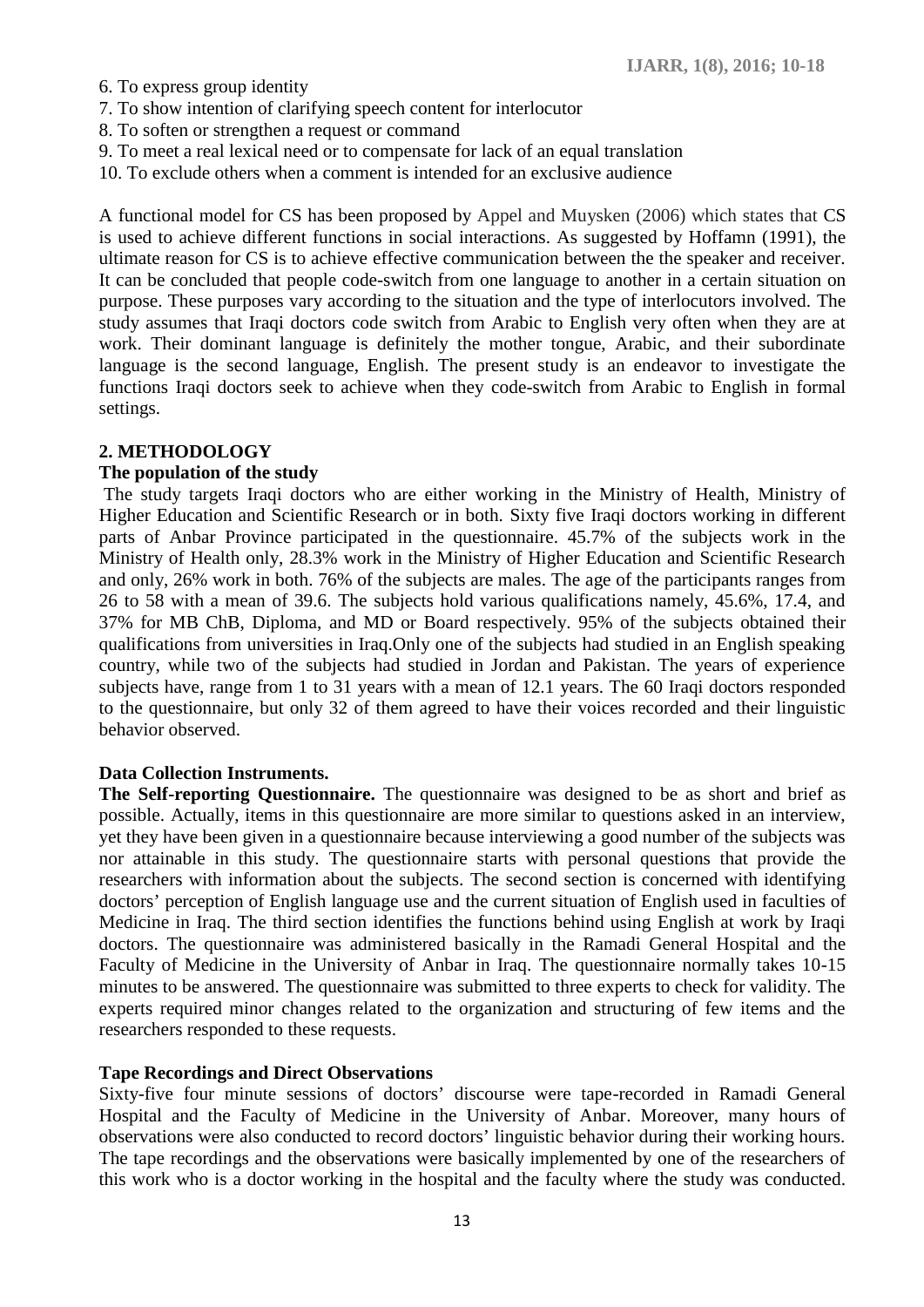The techniques used for data collection in this study are recommended by researchers such Creswell (2013)who believes that researchers can assume different roles during the process of observation and recording.

# **Data Analysis Instruments. Extracting Functionsof CS**

The responses provided by the subjects of this study were processed to extract the functions Iraqi doctors aim to achieve through CS from Arabic to English. These functions were later classified based on the models proposed. Simple calculations were performed to come up with frequencies and percentages of the instances where each one of the functions appeared. Accordingly, rank order of these functions was made to identify the most and the least important among these functions. Later on, only the functions that were indicated by the respondents of this study were included in the analysis.

# **Structured Content Analysis**

The recorded data was made into transcripts and divided into conversations and numbered lines. After that, the theory of Matrix Language Frame byMyers-Scotton (1993) which juxtaposes the matrix language (ML) and the embedded language (EL) was used to identify the patterns of code switiching spotted in the data. The dominant language in our context is Arabic as it provides the morphosyntactic frame for bilingual utterances, while the EL is English, which is the guest language. Types of code switiching were later identified based on Poplack's (1980) patterns of CS.

# **3. RESULTS**

# **Types of Codeswitiching**

The frequency of occurrence of CS was high as there was at least one instance of CS in every conversation. However, the types of CS identified vary considerably in terms of frequency of occurrence. Intra-sentential CS was the most frequent type recorded in the data analyzed, inter sentential was the second and the tag-switching was the least frequent.

Table 1below shows the number of instances and the frequency of occurrence of each type of CS in our data.

| Rank           | l'vpe            | Counts | Percentages |
|----------------|------------------|--------|-------------|
|                | Inter-sentential | 112    | 61.87%      |
|                | Intra-sentential | 56     | 30.93%      |
|                | Tags             | 13     | 7.18%       |
| <b>Overall</b> |                  | 181    | 100%        |

| Table 1 Rank order, counts & percentages of CS types frequency |  |
|----------------------------------------------------------------|--|
|----------------------------------------------------------------|--|

Instances of tag switching were very few in number compared to the other two types, though they are easily inserted in a sentence made in the L1. On the other hand inter, inter-sentential CS is less in number compared to the high frequent use of intra-sentential CS.

Consider the following examples which are said by Iraqi doctors when talking to their colleagues at work. These examples represent intra-sentential CS which was found to be the most frequently used in the data collected.

e.g. في الجسم you have to drain.

Translation: Whenever there is abscess, you have to drain.

وفحص هرمونات الغدة thyroid scan سامة او غير سامة نحتاج لإجراء فحص e.g. For diagnose of thyroid goiter الدرقية $\rm T3,\,T4,\,TSH.$ 

Translation: For diagnose of thyroid goiter, we need to make a thyroid scan to check if it is toxic or not, we need to check thyroid hormones T3. T4, TSH.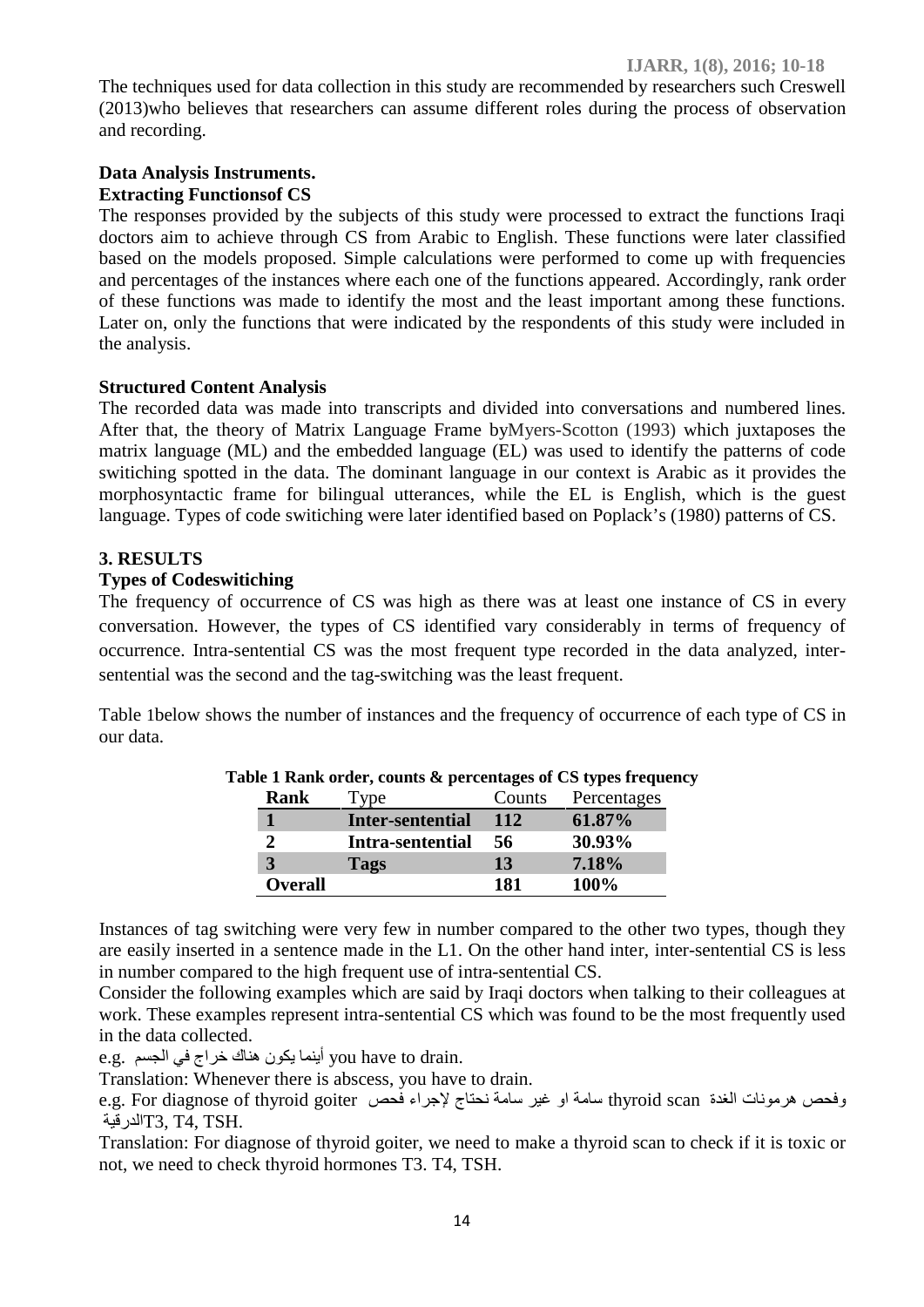The following two examples are also extracted from the data as examples of inter-sentential CS where doctors give full sentences or clauses in the subordinate language together with a sentence in the matric language.

e.g. When we treat patients with shock, we must give great attention to the circulations.

ویتم ذلك بمراقبة نبض وضغط الدم للمریض بشكل متكرر مع مراقبة كمیة الإدرار في كل ساعة.

Translation: When we treat patients with shock, we must give great attention to the circulations. This can be done through regularly observing pulse and blood pressure of the patient as well as observing urine amount every hour.

e.g. البطن من المنطقة ھذه في الالم, this can be due to appendicitis.

Translation: Pain is in this region of the abdomen, this can be due to appendicitis.

Tag CS was the least used by Iraqi doctors though it is easily incorporated in the sentence. Consider the following examples:

e.g. Well, أعتقد المريض بحاجة الى تدخل جراحي سريع.

Translation: Well, I think that the patient needs to have instant surgical intervention.

?right ظغط الدم لا یزال مرتفعا, .g.e

Translation: Blood pressure is still high, right?

#### **Functions of Codeswitiching**

Iraqi doctors use English for several reasons and to achieve several psychological, social and communicative goals. The most important reason for using English is that it is more expressive than the mother tongue as doctors find it difficult sometimes to use the Arabic words to name a disease, to describe a case, or to prescribe a drug. 56.5% of the doctors state that they use English because it is easier than Arabic as using English saves time and effort looking for counterparts in Arabic for easily comprehended terms in English. 54.03% state that English is the language of their study that is why it is better to be used in formal contexts. According to the questionnaire results, the second reason behind using English is a psychological one i.e. doctors use English in order to keep their patients unaware of their real health conditions. They do not want to hurt patients' feelings which might affect their psychological condition. Other doctors give answers which refer to some social reasons which mostly aim to keep the social status of doctors as superior as possible in the society. 10.8% of the subjects state that English language use elevates their personality as doctors in the society. 19.56% of the subjects claim that they are used to using English since they started studying medicine. 4.3% of the subjects use English so as not be criticized by colleagues. Some doctors feel that using English is part of their personality as doctors.

**Table 2**shows the rank order, counts and percentages of the functions identified by the subjects in the questionnaire as functions intended through CS. These functions include the ten functions outlined by Poplack (1980).

| Rank | <b>Function</b>                                                                    | Counts    | Percentage |
|------|------------------------------------------------------------------------------------|-----------|------------|
|      | To meet a real lexical need or to compensate for lack of an equ 55<br>translation  |           | 91.66%     |
|      | To exclude others when a comment is intended for an exclusive 46<br>audience       |           | 76.66%     |
| 3    | To talk about a particular topic                                                   | 44        | 73.33%     |
|      | To show intention of clarifying speech content for interlocutor                    | 35        | 58.33%     |
| 5    | To repeat in order to clarify                                                      | <b>33</b> | 55%        |
| 6    | To express group identity                                                          | 30        | 50%        |
|      | To provide emphasis about something (to express solidarity                         | 19        | 31.14%     |
| 8    | To soften or strengthen a request or command                                       | 17        | 28.33%     |
| 9    | To make an interjection (by inserting sentence fillers or senten 15<br>connectors) |           | 25%        |
| 10   | To quote somebody else                                                             | 11        | 18.33%     |

**Table 2 Rank order, counts & percentages of functions of CS**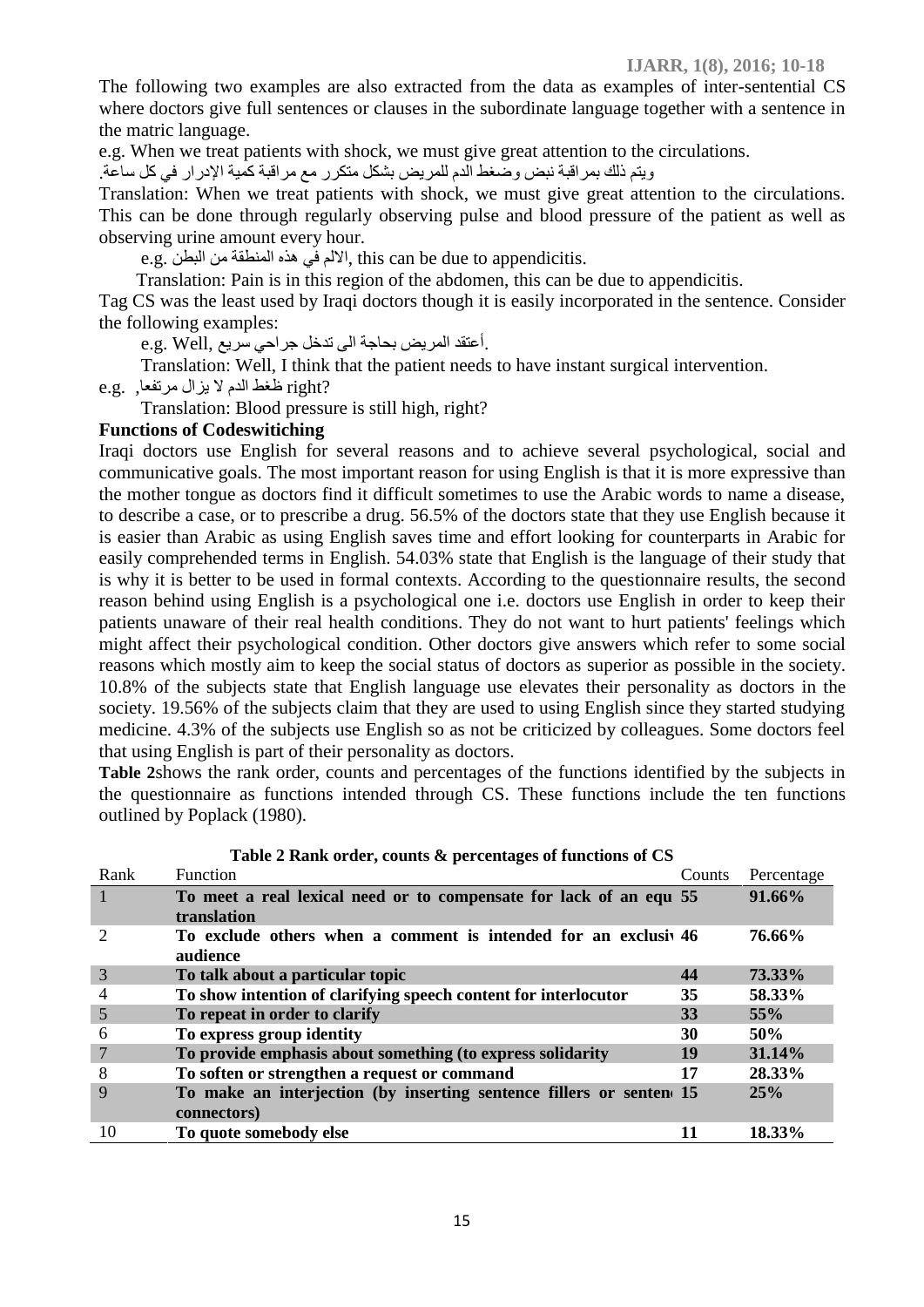Table **2**above shows that Iraqi doctors mostly code-switch due to linguistic reasons as in the functions ranked  $1^{st}$ ,  $3^{rd}$ ,  $4^{th}$  and  $5^{th}$ . The functions ranked  $2^{nd}$  and  $6^{th}$  are basically motivated by social reasons. The other four functions were found less important with few counts and percentages. May be one of the very few instances of CS or CM that doctors use when they address their patients can be psychologically interpreted. A dentist addresses his patient after breaking his tooth while

pulling it saying"

(The problem is that your teeth root is very

long and your cheek is very high).

It is clearly understood that the dentist tries to get rid of the awkwardness he causes to himself by committing that mistake by using two English words within his Arabic sentence.

#### **Iraqi Doctors' Perception of English Use**

Unsurprisingly, all participants in the questionnaire believe that English Language use by doctors in formal situations is a healthy sign, However, 41% of them state that they use little English at work, 19.56% use English rarely, 32.6% use it mostly, and only 6.51% use it often. These percentages pose a challenging question, if doctors believe that English language use is a healthy sign, then why they do not use it often.76% of the subjects claim that Iraqi doctors use English skillfully, while 24% say the contrary. Only 32.6% of the doctors consulted see no need to change the present situation, while 67.4% feel an urgent need to change the situation. Their suggestions are very important as they result from long termed experiences and real suffering from certain pitfalls in their work.

# **4. DISCUSSION**

Many instances of CS have been identified in the English language used by Iraqi doctors. In certain cases, these doctors prefer to code-switch giving full English sentences, while in other cases they use intra-sentential CS leaving the sentence in the matrix language but inserting one or two English words inside the sentence from the subordinate language. This is not surprising as inter-sentential CS is more difficult than intra-sentential CS as it requires grammatical, morphological, and textual knowledge in both languages. This means that Iraqi doctors do not possess a high proficiency in English that enables them to use inter-sentential CS. Iraqi doctors employ intra-sentential CS more frequently though it is more complex because when a word is inserted in a sentence, it should be incorporated in a correct way resulting in well-formed structure. Doctors prefer to use the second type either because they are not confident in their linguistic skills in English, they really do not have these skills, or they do not want to pay attention to grammar and sentence structuring as they are after meaning only. It could be because of the fact that intra-sentential CS can occur at any point of the sentence regardless of the grammatical constructions of the languages used, though the resulting structure may not be well formed. Iraqi doctors, on the other hand, do not use tag-switching very often though it is easy to employ. This may be attributed to the lack of knowledge about the pragmatic and linguistic functions behind using these tags.

The study found that Iraqi doctors usually code-switch for linguistic and communicative reasons. In formal interactions, doctors are obliged to switch to the L2 because there is no exact word in that language that corresponds to the one they need to state, so it is necessary to use words or idioms from the other language. Time spent in looking for words in Arabic will leave the doctor in a state of hesitance and slow response situation. This might make people, colleagues and patients lose their confidence in the doctor speaking explaining his hesitance as a sign of lack of knowledge and experience. The social aspect of CS use in the case of Iraqi doctors is very clear, as doctors sometimes use English instead of Arabic just to sound different. They support their social status in the society via various things including English use. Doctors feel that English language use at work is part of their personalities. Though doctors are reluctant to confess it, English language use is for some of them a prestigious matter. Hazaymeh (2004) and Alkhresheh (2015)also point that Jordanians code-switch to English as a symbol of social prestige. Doctors, especially in our societies, do not tell the complete truth to their patients in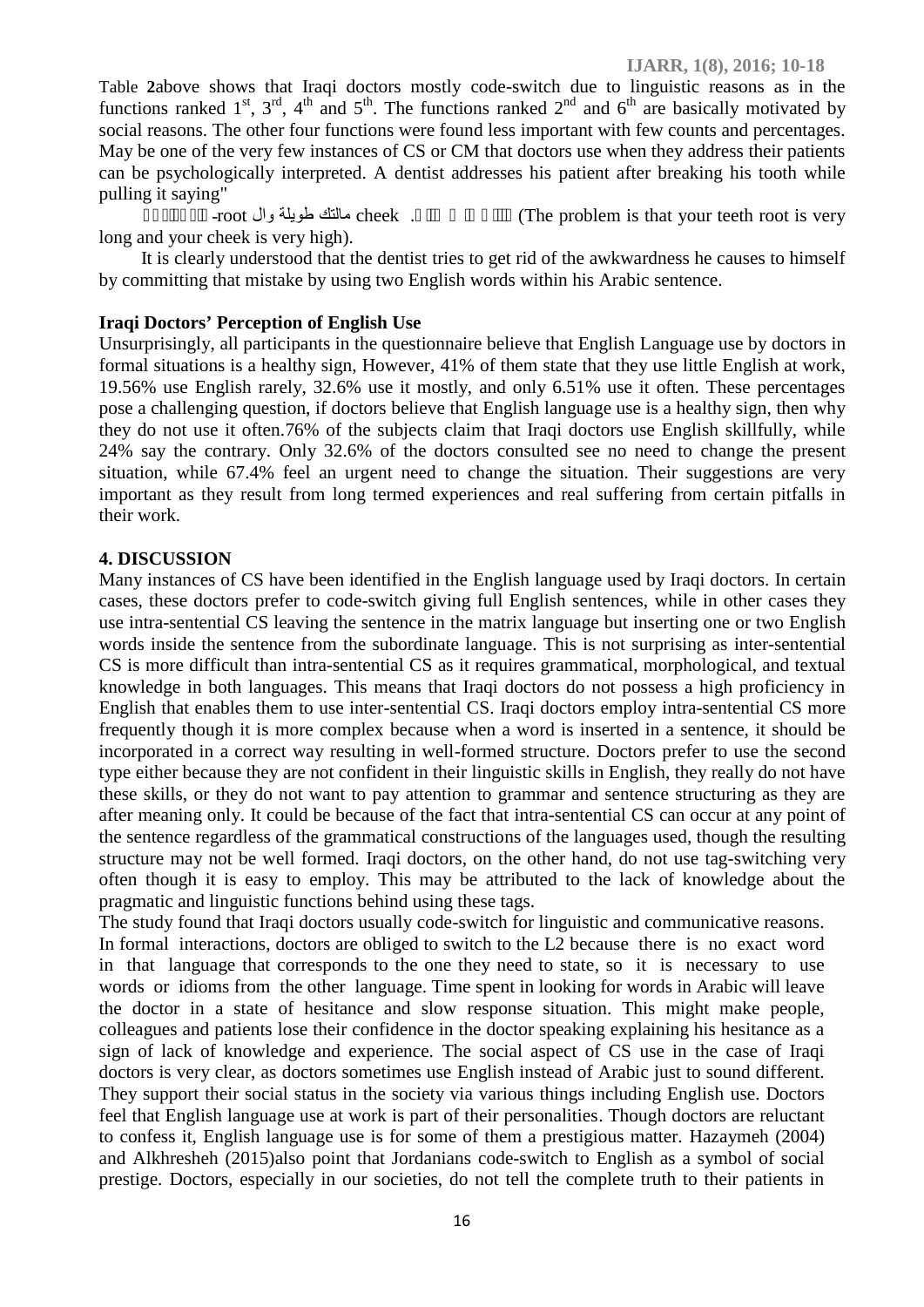order not to hurt their feelings and make them suffer psychologically. Sometimes, people tend to change their code in order to hide a piece of information on some of the audience in the conversation. Doctors usually address colleagues or students in English whenever the conversation might hurt the patients or their families present.

All doctors realize the importance of having good English in building up a successful career. Subjects in the present study suggest that several modifications need to be implemented in order to develop the current situation of English language used by doctors. These suggestions can be seriously considered by those involved in the process of designing textbooks for faculties of medicine, training Iraqi doctors to use English in an efficient way. "Medical Terminology" is an English language course already taught in all colleges of medicine in Iraq; yet, it needs to be developed to cope with the needs of our rapidly developing world. English language courses taught nowadays are so short and given by doctors who are not knowledgeable enough in English, so s/he confines him/herself with giving students some medical terms. Subjects also suggest that there should be a minimum mark in English required for admission in the colleges of medicine. This suggestion should be accompanied with developing teaching English in secondary schools. Intensive training courses for teachers, updated courses and audio-visual aids are all necessary for the desired development.

#### **5.CONCLUSIONS**

Iraqi doctors were found to use English mainly for communicative or linguistic purposes. They find English more expressive and informative than Arabic. This is because their study is in English, the references they rely on are in English, and their teaching is in English as well. All these reasons make doctors more familiar with the English vocabulary rather than the Arabic ones. This approach is merely a systematic and communicative aspect of CS interpretation. A similar conclusion was formulated in Ghussain (2003) who reported students' preference for CS for linguistic and communicative reasons. They call for sending students to study abroad in English speaking countries. Teachers in colleges of medicine might also be sent in visits to be trained to using English in an effective way. Some subjects suggest organizing training courses inside Iraq given by skillful trainers to teach English for students in colleges of medicine. A good course of English might be given by specialists in English language who are fully equipped to teach English that is suitable to doctors.

An interesting remark stated here and perhaps require more investigation is that doctors treat certain borrowed words as if they are native incorporating them and inflecting them the way they do with their equivalents in the L1. Words of this type are supposed to be stronger than the mother tongue words, so they are used in all positions after inflecting them properly. An Iraqi doctor, for example, talks to a colleague describing a patient saying " جاني المريض مشوك " , the word " " means "shocked". The speech of Iraqi doctors is overwhelmed with examples of such as the one mentioned above and thus, provide a rich corpus for future examinations.

## **REFERENCES**

- Al Ghussain, Al Latif. (2003). *Areas of Cultural and Linguistic difficulty in English-Arabic Translation*. Durham E-Theses.http://etheses.dur.ac.uk/1416/
- Alkhresheh, M. (2015). Code-switching and mixing of English and Arabic amongst Arab students at Aligarh Muslim University in India, International Journal of Scientific and Research Publications, *5*, 1-4.
- Al, Hawazen. (2012). *Code switching between Arabic and English, social motivations and structural constraints* (Unpublished PhD Dissertation) Ball State University: Indiana, USA.
- Appel, R., &Muysken, P. (2006). *Language Contact and Bilingualism*. Amsterdam University Press: Amsterdam.